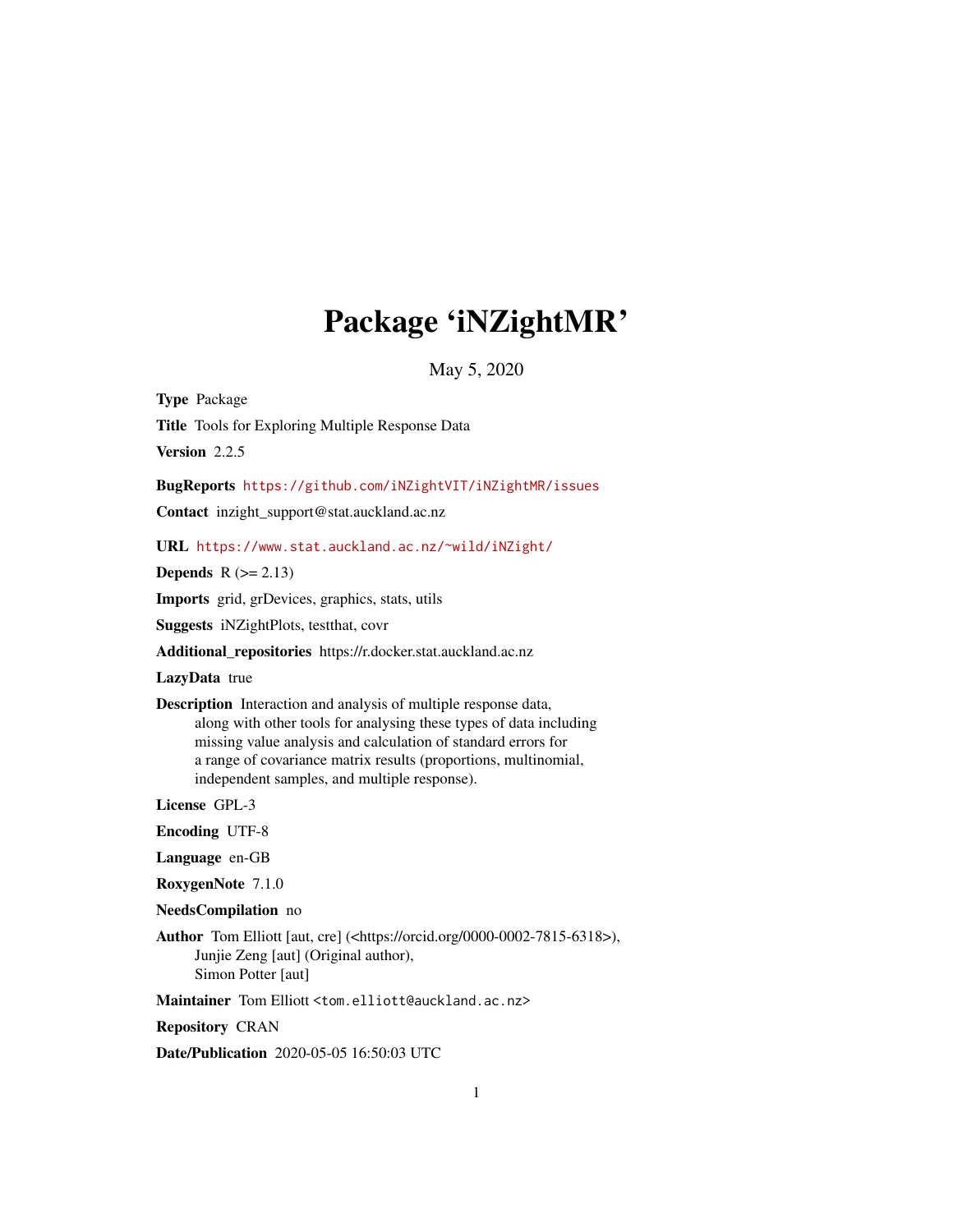## <span id="page-1-0"></span>R topics documented:

| Index | 17 |
|-------|----|

iNZightMR-package *iNZightMR: Multiple Response Data Analysis*

#### Description

The iNZightMR package provides a suite of functions which can be used in the analysis of multiple response data. It is used in the iNZight software package.

#### Author(s)

Junjie Zeng, Tom Elliott

<span id="page-1-1"></span>barplotMR *Multiple response barplot*

#### Description

Draws a barplot of a multiple response object (MRO), showing response rates for each option along with confidence intervals and comparison intervals.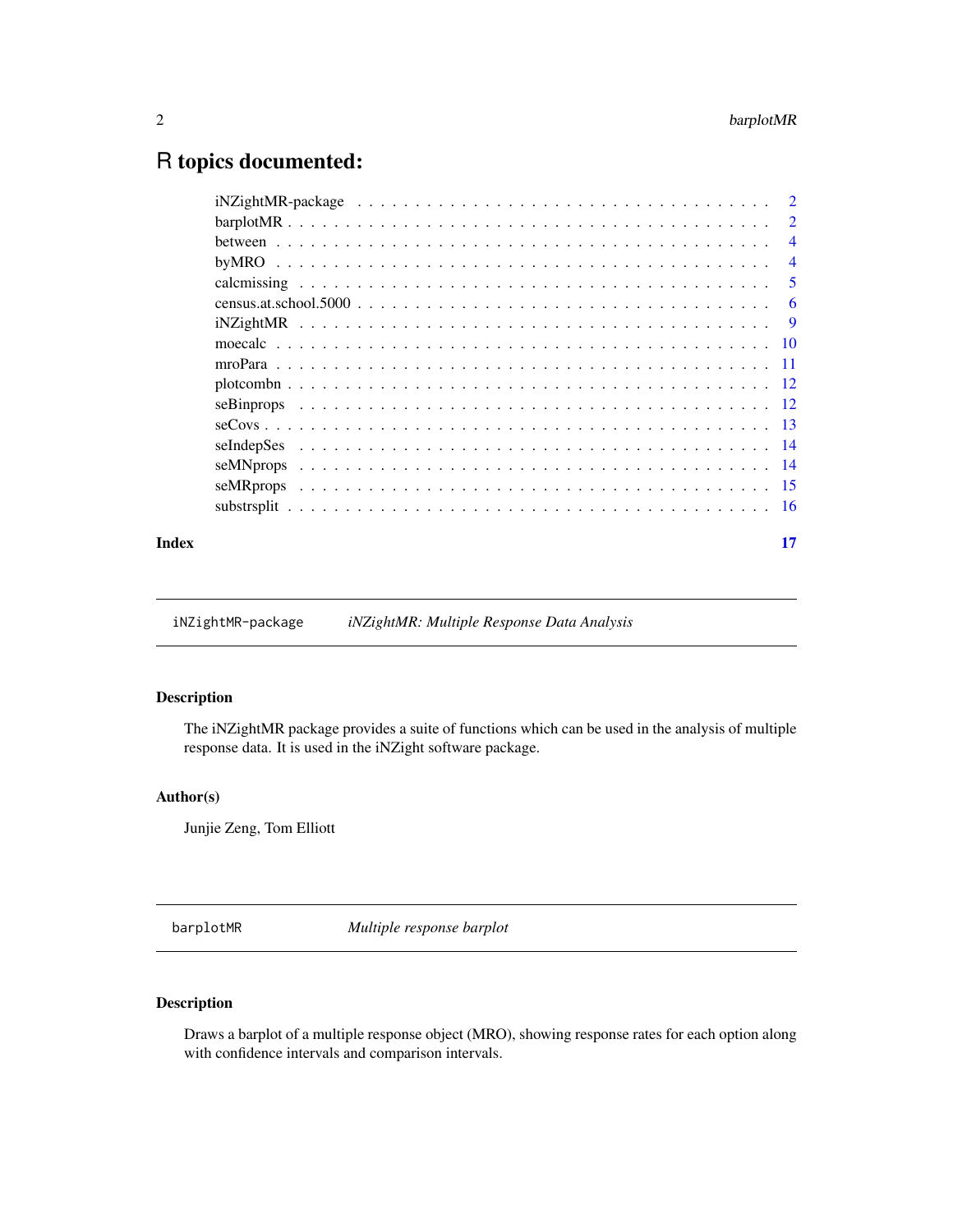#### barplotMR 3

#### Usage

```
barplotMR(obj, ...)
## S3 method for class 'mrocalc'
barplotMR(obj, ...)
## S3 method for class 'bymrocalc'
barplotMR(obj, g1.level = NULL, g2.level = "MULTI", ...)## S3 method for class 'between'
barplotMR(obj, ...)
## S3 method for class 'b2'
barplotMR(obj, g1.level = NULL, ...)
```
#### Arguments

| obj      | an mrocalc object (from $\text{mroPara}()$ ) |
|----------|----------------------------------------------|
| $\cdots$ | additional parameters, currently not used    |
| g1.level | vector of subset variable 1 levels to show   |
| g2.level | vector of subset variable 2 levels to show   |

#### Methods (by class)

- mrocalc: method for class mrocalc
- bymrocalc: method for class bymrocalc
- between: method for class between
- b2: method for class b2

#### Author(s)

Junjie Zheng

```
if (requireNamespace("iNZightPlots")) {
   mr <- iNZightMR(online ~ onlinegame + onlinevideo + onlinemusic,
       data = census.at.school.5000)
   barplotMR(mroPara(mr))
   barplotMR(byMRO(mr, ~gender, mroPara))
}
```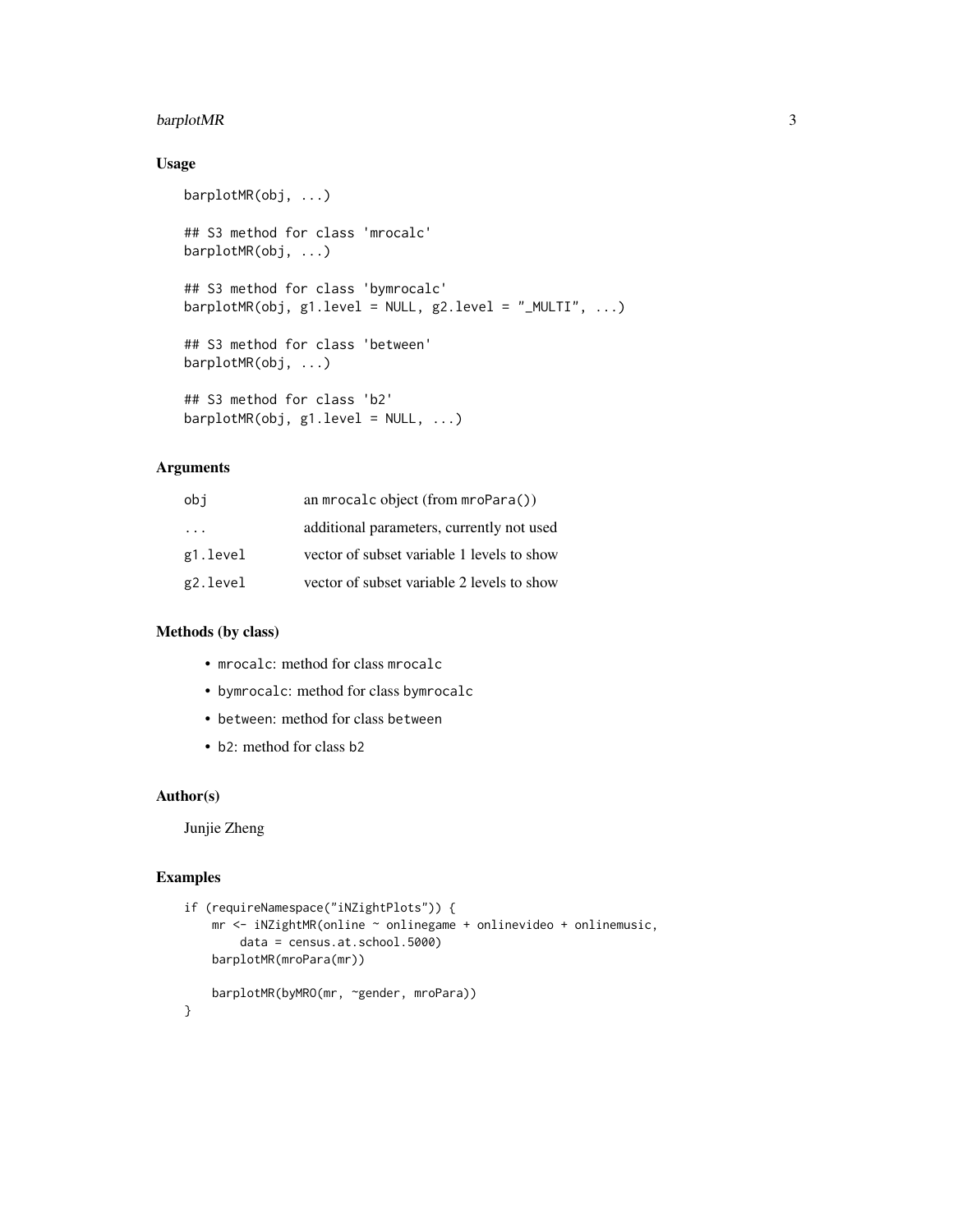<span id="page-3-0"></span>

Between SEs

#### Usage

between(bymro)

#### Arguments

bymro a bymro object

#### Value

something about between.

#### Author(s)

Junjie Zheng

#### Examples

```
mr <- iNZightMR(online ~ onlinegame + onlinevideo + onlinemusic,
    data = census.at.school.5000)
(bt <- between(byMRO(mr, ~gender, mroPara)))
if (requireNamespace("iNZightPlots"))
```
barplotMR(bt)

byMRO *Calculate MRO inference for subsets*

#### Description

Constructs a multiple response object (MRO) subset by another explanatory variable.

#### Usage

```
byMRO(mro.obj, formula, FUN, ...)
```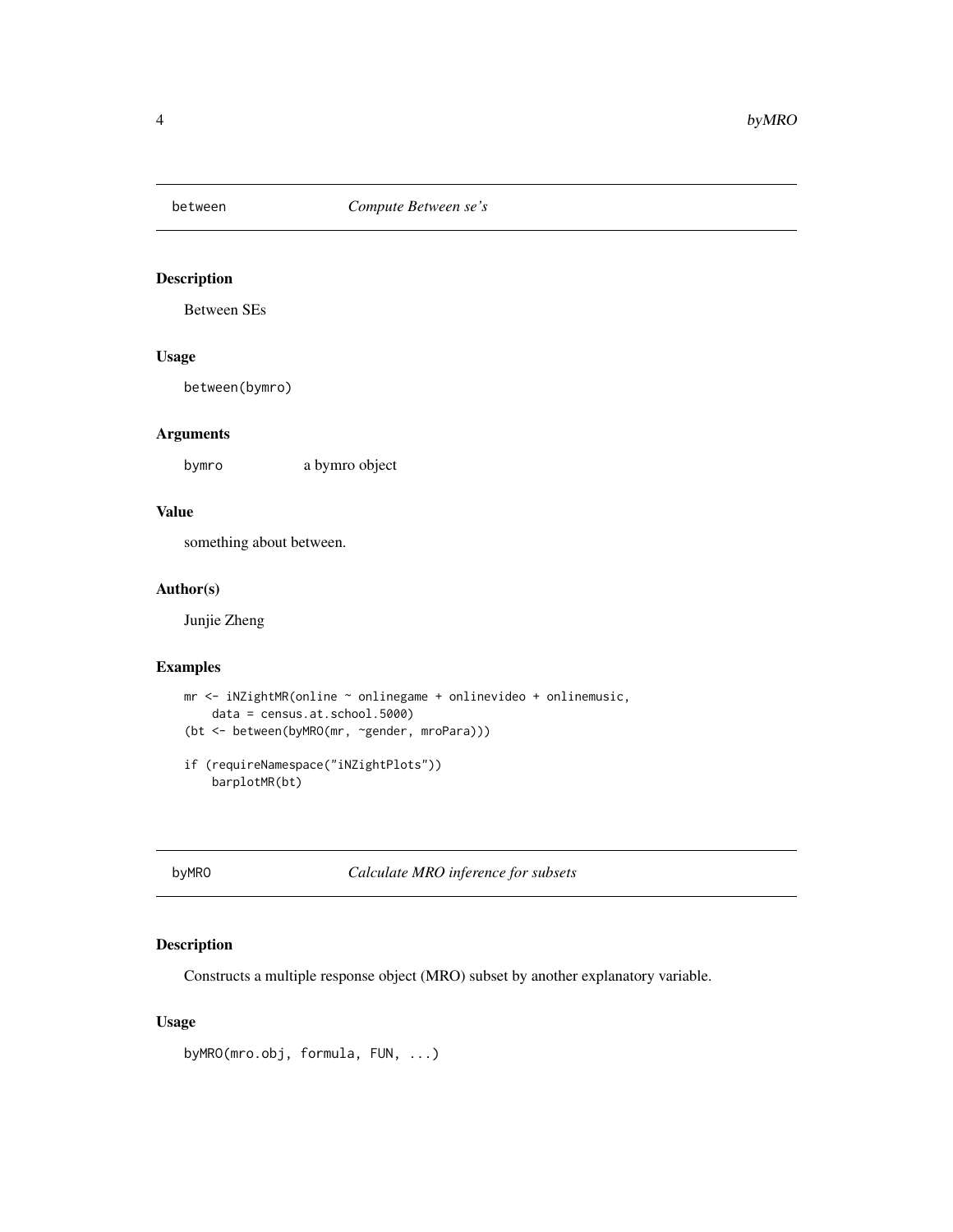#### <span id="page-4-0"></span>calcmissing 5

#### Arguments

| mro.obi    | an mro object (created by $i$ NZightMR)                 |
|------------|---------------------------------------------------------|
| formula    | variable for subsetting, as a formula (e.g., $\sim x$ ) |
| <b>FUN</b> | the function to apply to subsets                        |
| .          | additional arguments passed to FUN                      |

#### Value

an object with classes of by and bymrocalc

#### See Also

[mroPara](#page-10-1)

#### Examples

```
mr <- iNZightMR(online ~ onlinegame + onlinevideo + onlinemusic,
   data = census.at.school.5000)
```
byMRO(mr, ~gender, mroPara) byMRO(mr, ~gender + handed, mroPara)

calcmissing *Calculate missing observation summary*

#### Description

Calculates the summary of missingness in a data set.

#### Usage

```
calcmissing(obj, ...)
## S3 method for class 'data.frame'
calcmissing(obj, MRO.case = FALSE, print = TRUE, final = TRUE, \ldots)
## S3 method for class 'mro'
calcmissing(obj, ...)
```
#### Arguments

| obi                     | An object                           |
|-------------------------|-------------------------------------|
| $\cdot$ $\cdot$ $\cdot$ | additional arguments                |
| MRO.case                | does something with rownames        |
| print                   | logical, should we print the thing? |
| final                   | logical, is this final?             |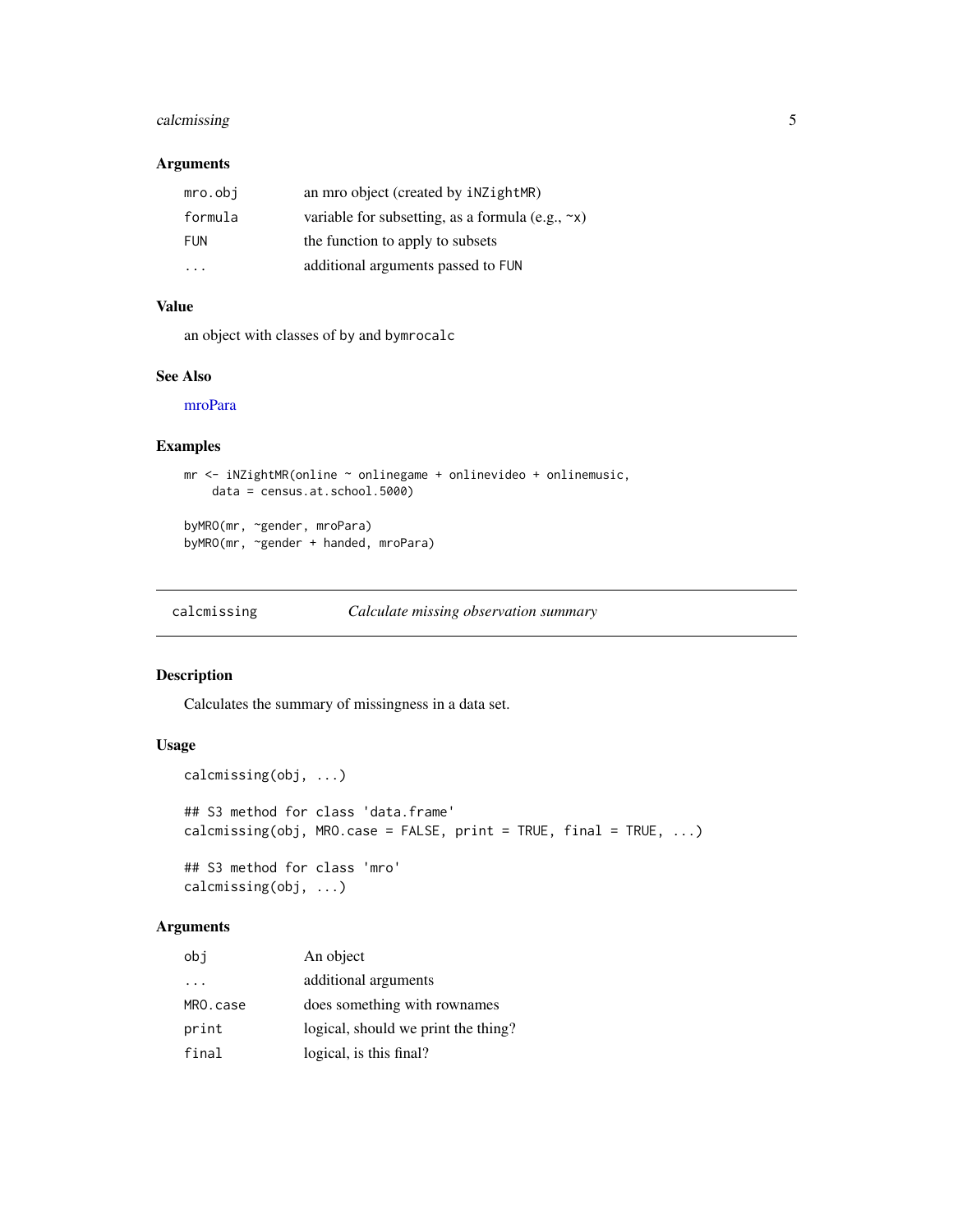#### <span id="page-5-0"></span>Value

Missing value object

#### Methods (by class)

- data.frame: Method for a dataframe
- mro: accepts a whole mr.object , which is first mro.mat, second element labels, third element the input data frame.

#### Author(s)

Junjie Zeng

#### See Also

plotcombn

#### Examples

calcmissing(census.at.school.5000[,1:20])

census.at.school.5000 *Census at School 5000*

#### Description

A dataset containing 5000 observations from a New Zealand census of school students. It includes binary response variables.

#### Usage

census.at.school.5000

#### Format

A data frame with 72 variables and 5000 rows.

X unique identifier for each observation

gender their biological gender

age their age, years

country The country the student is from

country\_en Country code

country\_mi A different country code

ethniceng binary for ethnicity english

ethnicmri binary for ethnicity maori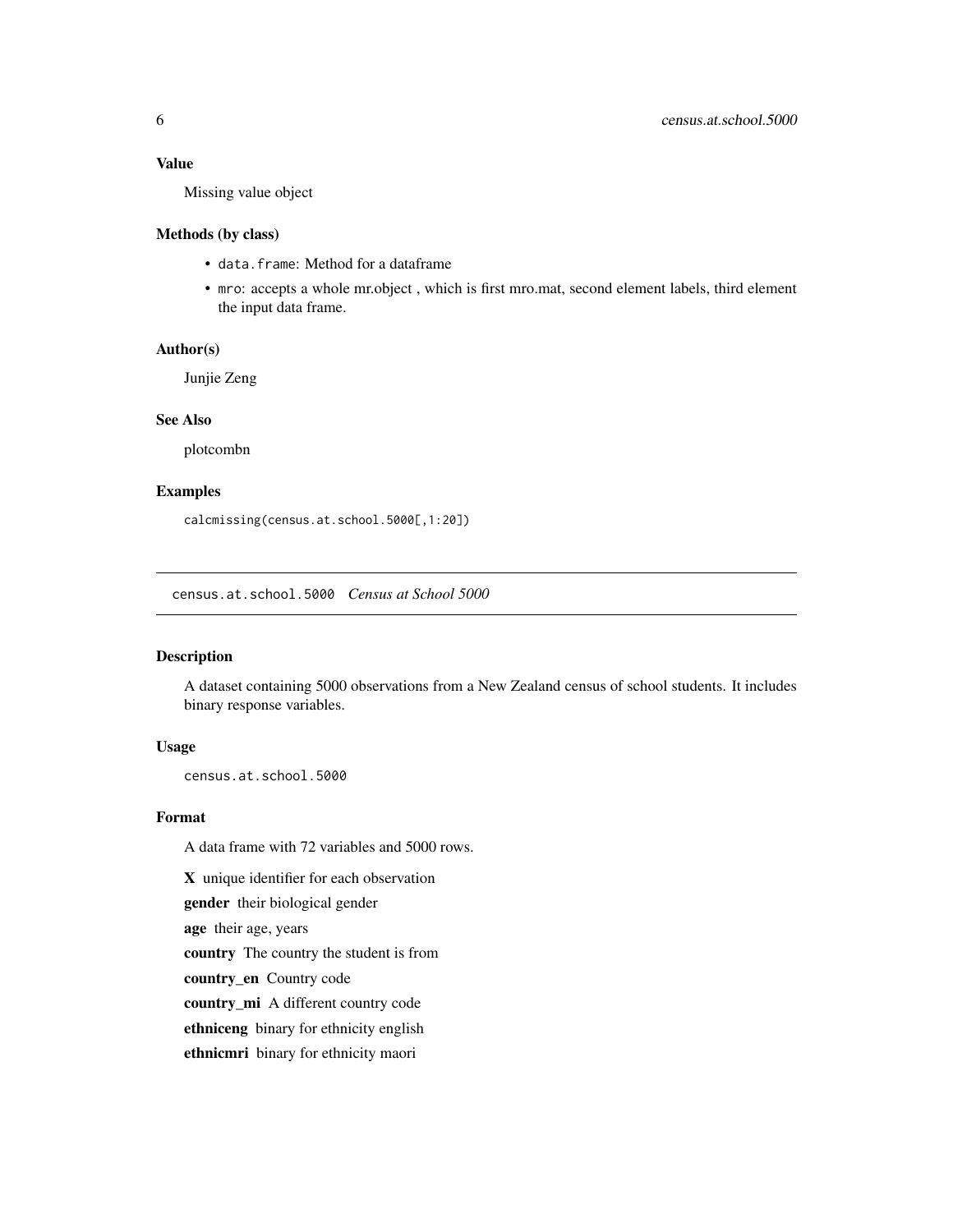ethnicwsm binary for ethnicity wsm ethniccok binary for ethnicity cok ethnicton binary for ethnicity tonga ethnicniu binary for ethnicity niue ethnicchn binary for ethnicity china ethnicind binary for ethnicity india ethnicother factor for other ethnicity ethnicother\_en factor for other ethnicity\_en ethnicother\_mi\_factor for other ethnicity\_mi languages how many languages they know handed left, right, or ambi height height measurement, cm rightfoot length of the right foot, mm armspan their armspan measurement, cm wrist wrist measurement neck neck measurement popliteal another measurement indexfinger index finger measurement ringfinger ring finger measurement hairlength the length of their hair travel travel method used to get to school timetravel how long they spend travelling bagweightraw the weight of the bag bagweight weight of the bag bagcarry factor of how they're carrying favlearning their favourite subject favlearningmo their favourite subject? memory a memory score reaction a reaction score sport what sport they play sport\_en what sport they play techtv binary for use of TV techmp3 binary for use of mp3 techinternet binary for use of the internet techmobinternet binary for use of mobile internet techfacebook binary for use of facebook techtwitter binary for use of twitter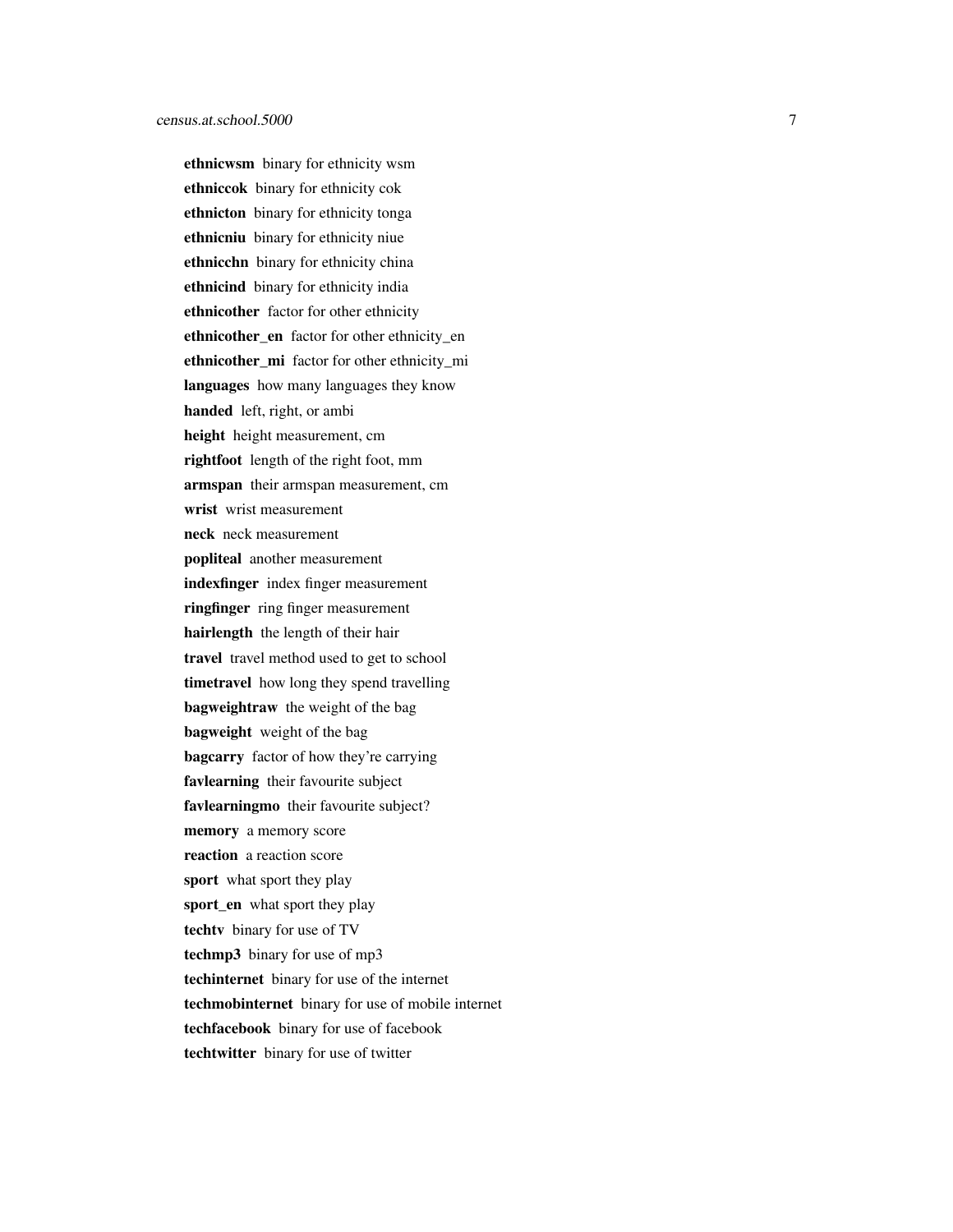8 census.at.school.5000

techbebo binary for use of bebo techmyspace binary for use of myspace techskype binary for use of skype techconsole binary for use of a console technone binary for use of no technology cellmonths how many months they've had a cellphone? onlinemusic binary for if they listen to music online onlinevideo binary for if they watch video online onlinegame binary for if they play games online onlinefriend binary for if they talk to friends online onlineschool binary for if they access school online onlineother binary for if they do anything else online onlinenone binary for if they do nothing online bedtime hours spent in bed waketime hours spent awake favtvshow the name of their favourite TV show favtvshow\_en the name of their favourite TV show importwarm binary about warm importpollution binary about pollution importrecycling binary about recycling importwater binary about water importlifestyle binary about lifestyle importenergy binary about energy importgovern binary about government importcomputer binary about computer region number of the region they're in year their school year

#### Source

<http://new.censusatschool.org.nz/>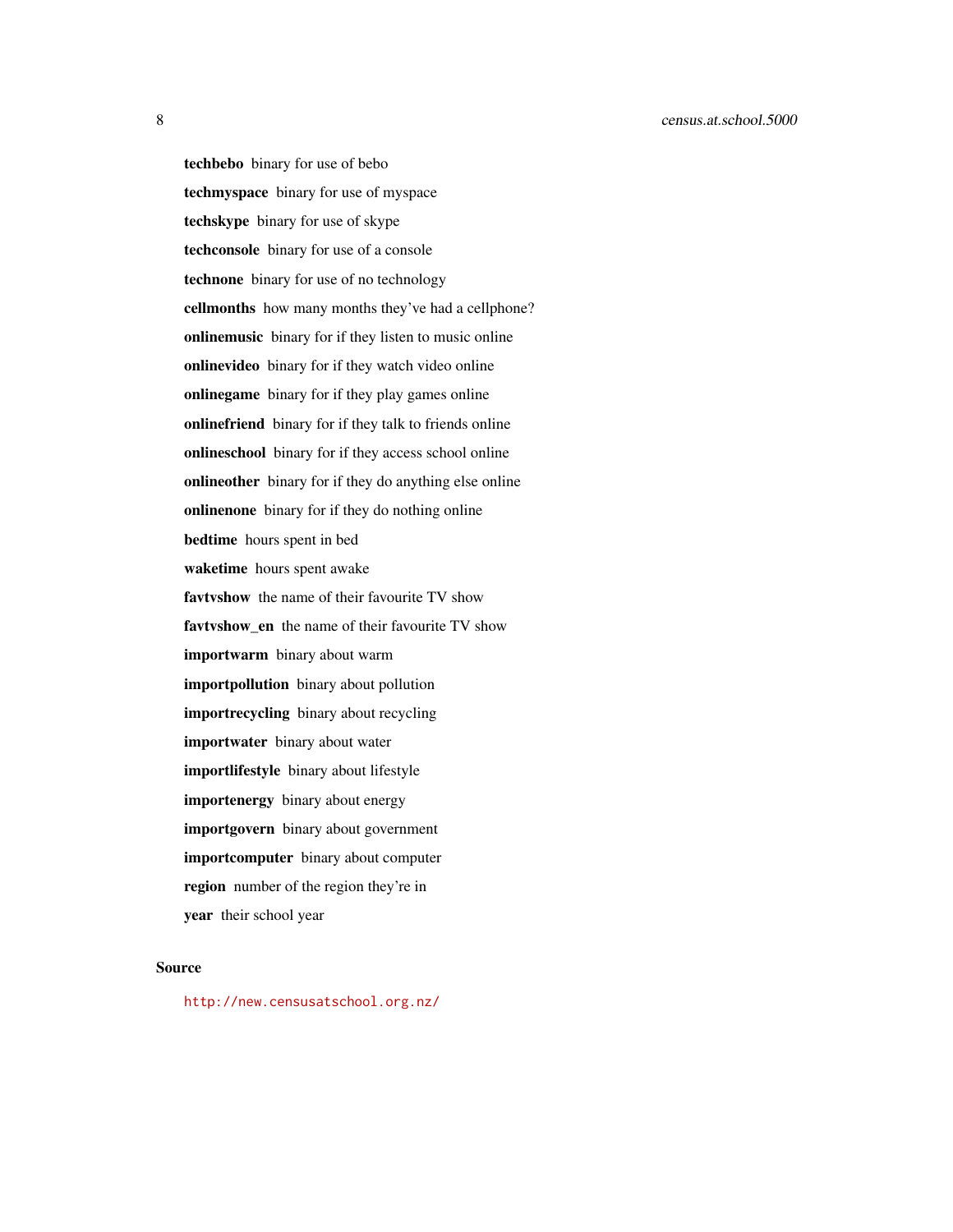<span id="page-8-1"></span><span id="page-8-0"></span>

Creates a multiple response object (MRO) containing binary response matrix (zeros and ones) as well as the input data source.

#### Usage

iNZightMR(frm, data, Labels = NULL, inverse = FALSE, ...)

#### Arguments

| frm       | formula containing the response variables                                                                                                                                                 |
|-----------|-------------------------------------------------------------------------------------------------------------------------------------------------------------------------------------------|
| data      | a data frame containing response and explanatory variables                                                                                                                                |
| Labels    | labels for the response categories; by default, the function will attempt to. Can<br>also be the function substrisplit, which will detect a common base in the<br>variables (see Details) |
| inverse   | if TRUE, binary responses will be reversed (see details)                                                                                                                                  |
| $\ddotsc$ | additional arguments, passed to model. frame                                                                                                                                              |
|           |                                                                                                                                                                                           |

#### Details

The individual response variable names can be detected from the variable name by passing Labels = substrsplit. For example, in 'ethniceng' and 'ethnicmri', 'ethnic' is common to both, so the labels will be 'eng' and 'mri'.

If a user wants to inverse the response (zeros becomes ones), then pass inverse = TRUE. This is useful when the responses are characters (such as "correct" and "wrong", where correct would be given a zero) and the order needs reversing (so that correct is 1 instead).

#### Value

An mro object containing a multiple response binary matrix and input data source

#### See Also

[barplotMR,](#page-1-1) [mroPara](#page-10-1)

```
mr <- iNZightMR(online ~ onlinegame + onlinevideo + onlinemusic,
   data = census.at.school.5000)
# users can also override the variable names
iNZightMR(online ~ onlinegame + onlinevideo + onlinemusic,
   Labels = c("gaming", "youtube", "spotify"),
```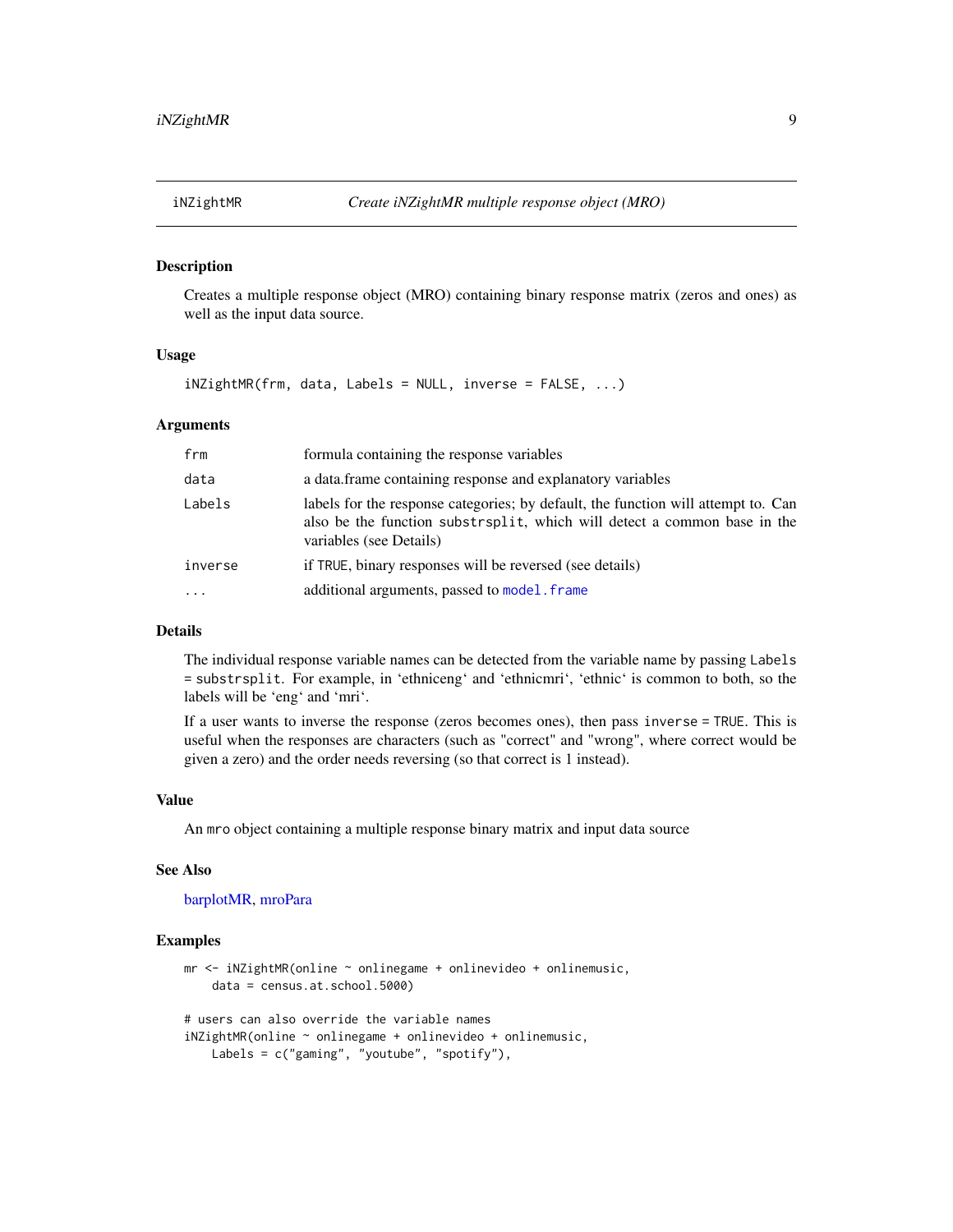<span id="page-9-0"></span>10 moecalc

```
data = census.at.school.5000
\mathcal{L}
```
#### moecalc *Margin of Error Calculation*

#### Description

Computes the margin of error for various objects.

#### Usage

```
moecalc(
  x,
  factorname = NULL,
  levelnames = NULL,
  coef.idx = NULL,
  est = NULL,ci = NULL,base = TRUE,basename = "base",
  conf. level = 1.96)
```
#### Arguments

| x          | the object for which we compute margins of error |
|------------|--------------------------------------------------|
| factorname | name of factor                                   |
| levelnames | names of factor levels                           |
| coef.idx   | index of coefficient to use                      |
| est        | estimates                                        |
| сi         | confidence intervals                             |
| base       | baseline                                         |
| basename   | name of baseline                                 |
| conf.level | level of confidence to use                       |

#### Details

If  $x$  is a model, must have factorname or coefficient index (coef.idx) If input factorname, will compute ErrBars by factorname (for given model) If input coefficient index, will compute ErrBars simply by index only (even they are not factor) If x is ses.moecalc object, will compute ErrBars simply by given ses.moecalc object

#### Value

a moecalc object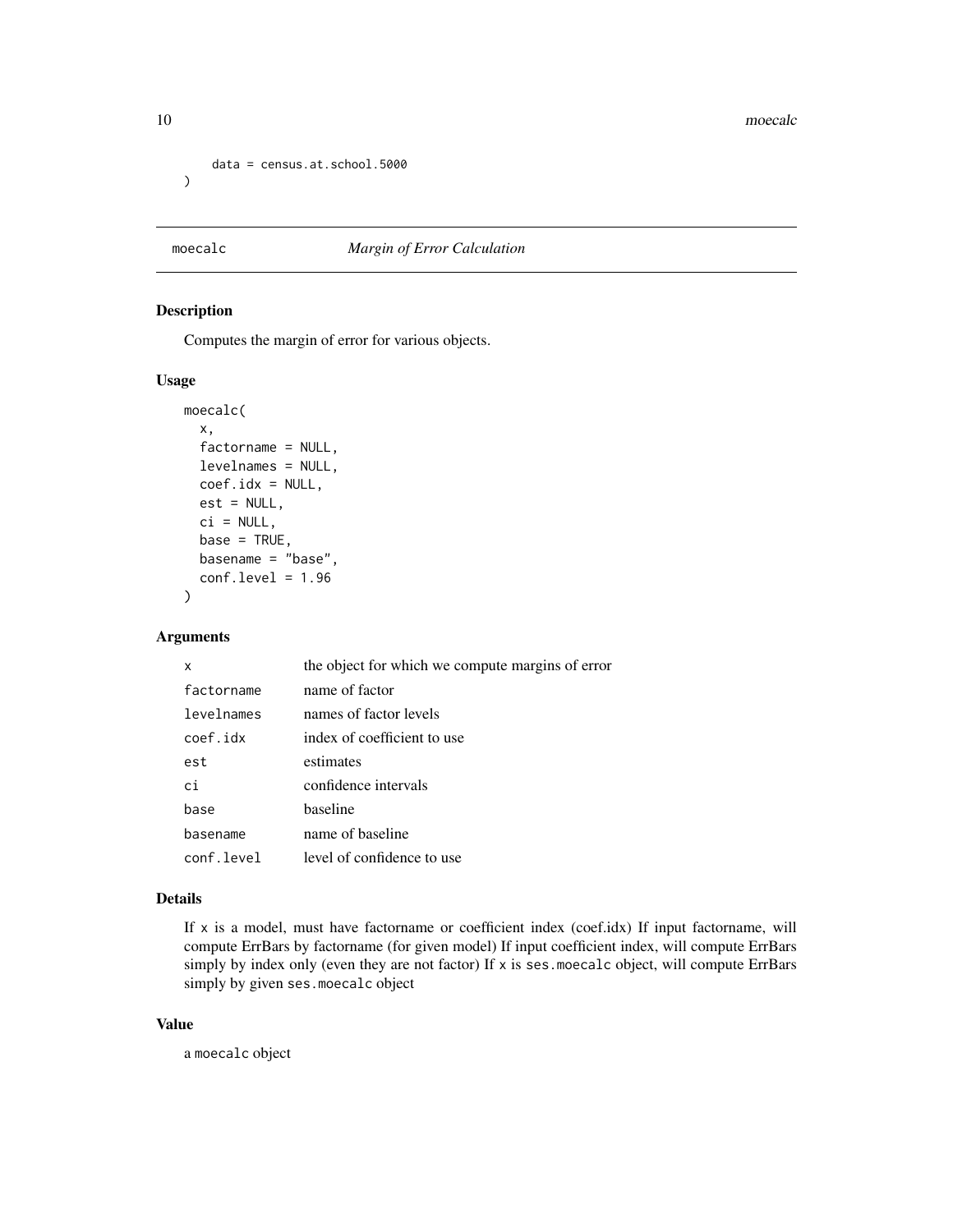#### <span id="page-10-0"></span>mroPara 11

#### Examples

```
fit <- lm(Sepal.Length ~ Species, data = iris)
(mc <- moecalc(fit, "Species"))
summary(mc)
plot(mc)
```
<span id="page-10-1"></span>

mroPara *Calculate MRO inference*

#### Description

Calculates required proportions, their differences, variance-covariance matrices, standard errors of differences, and comparison intervals for differences, over all of the data. To compute values over various subsets of another explanatory variable, see [by.](#page-0-0)

#### Usage

mroPara(obj, conf.levels = 1.96, nonparallel = NULL)

#### Arguments

| obi         | an MRO object created by iNZightMR                              |
|-------------|-----------------------------------------------------------------|
| conf.levels | confidence level to use, default is $1.96$ for $95\%$ intervals |
| nonparallel | Should these things be parallel?                                |

#### Value

An object of class mrocalc

#### See Also

#### [iNZightMR](#page-8-1)

```
mr <- iNZightMR(online ~ onlinegame + onlinevideo + onlinemusic,
    data = census.at.school.5000)
mrp <- mroPara(mr)
```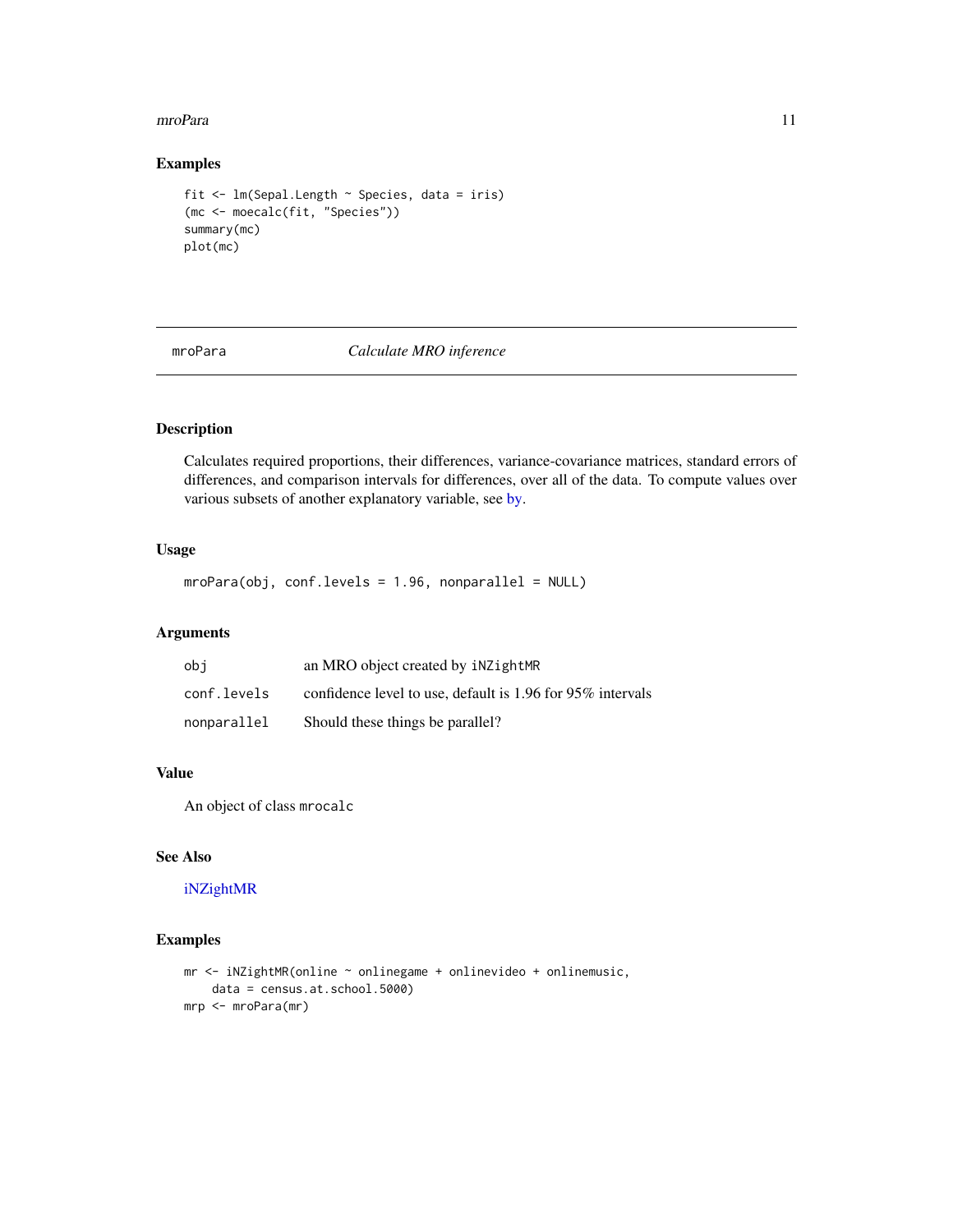<span id="page-11-0"></span>

Plot of Missing Value combinations

#### Usage

plotcombn(obj)

#### Arguments

obj a calcmissing object

#### Value

summarised info for plot

#### Author(s)

Junjie Zeng

#### Examples

plotcombn(census.at.school.5000[,10:25])

seBinprops *Independent Binomial Proportions*

#### Description

Compute SEs for Independent Binomial Proportions

#### Usage

```
seBinprops(ns, phats)
```
#### Arguments

| ns    | the number of observations in the independent groups |
|-------|------------------------------------------------------|
| phats | the proportions of TRUE/1's etc.                     |

#### Value

an ses.moecalc object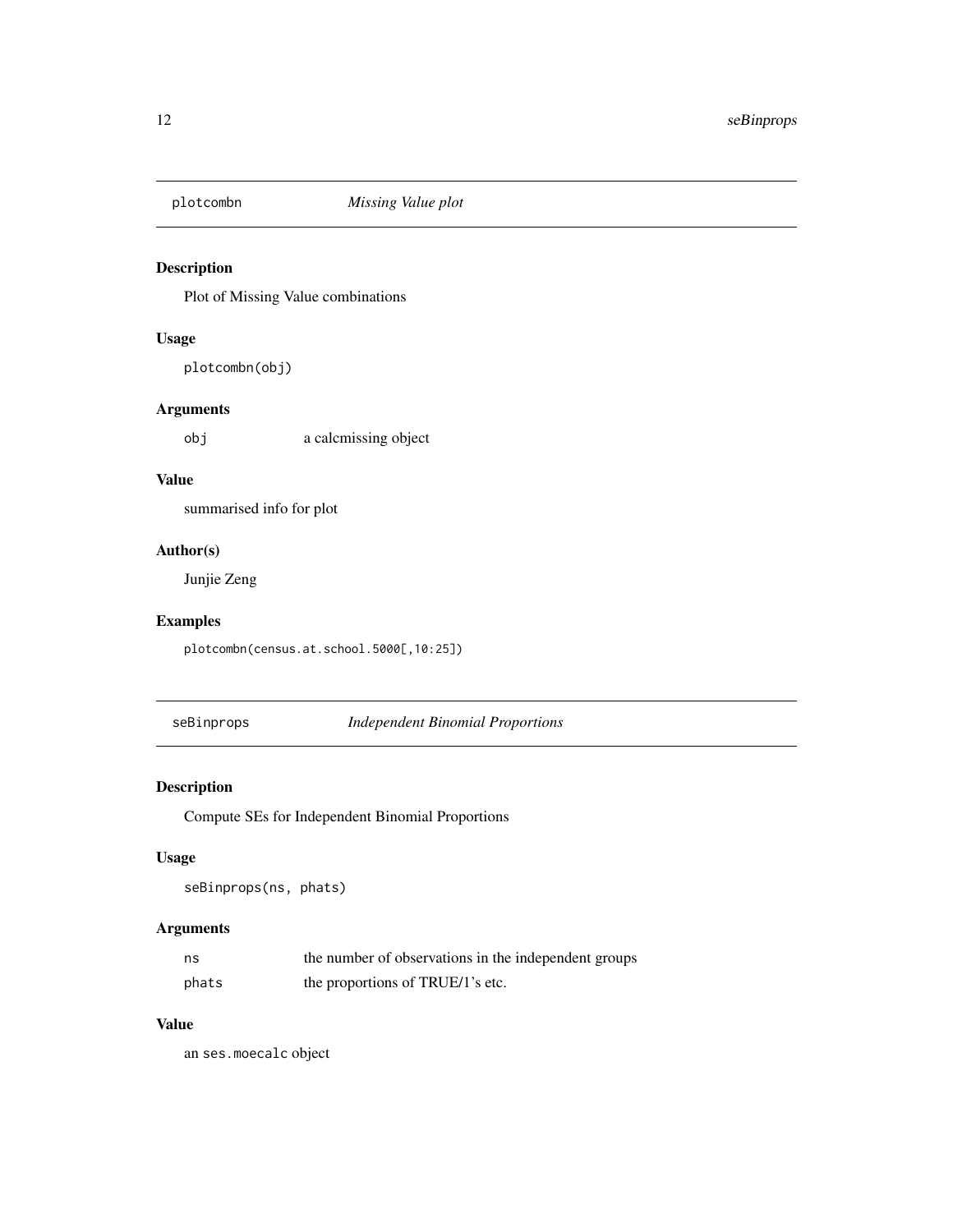#### <span id="page-12-0"></span> $\frac{\text{seCov}}{13}$

#### Author(s)

Junjie Zeng

#### Examples

```
seBinprops(c(50, 30), c(0.3, 0.7))
```
#### seCovs *Compute standard error for covariance matrix*

#### Description

Compute the standard error information for a given covariance matrix.

#### Usage

seCovs(covs, addbase = FALSE)

#### Arguments

| <b>COVS</b> | covariance matrix             |
|-------------|-------------------------------|
| addbase     | logical, is there a baseline? |

#### Value

an ses.moecalc object

#### Author(s)

Junjie Zeng

### Examples

seCovs(cov(iris[,-5]))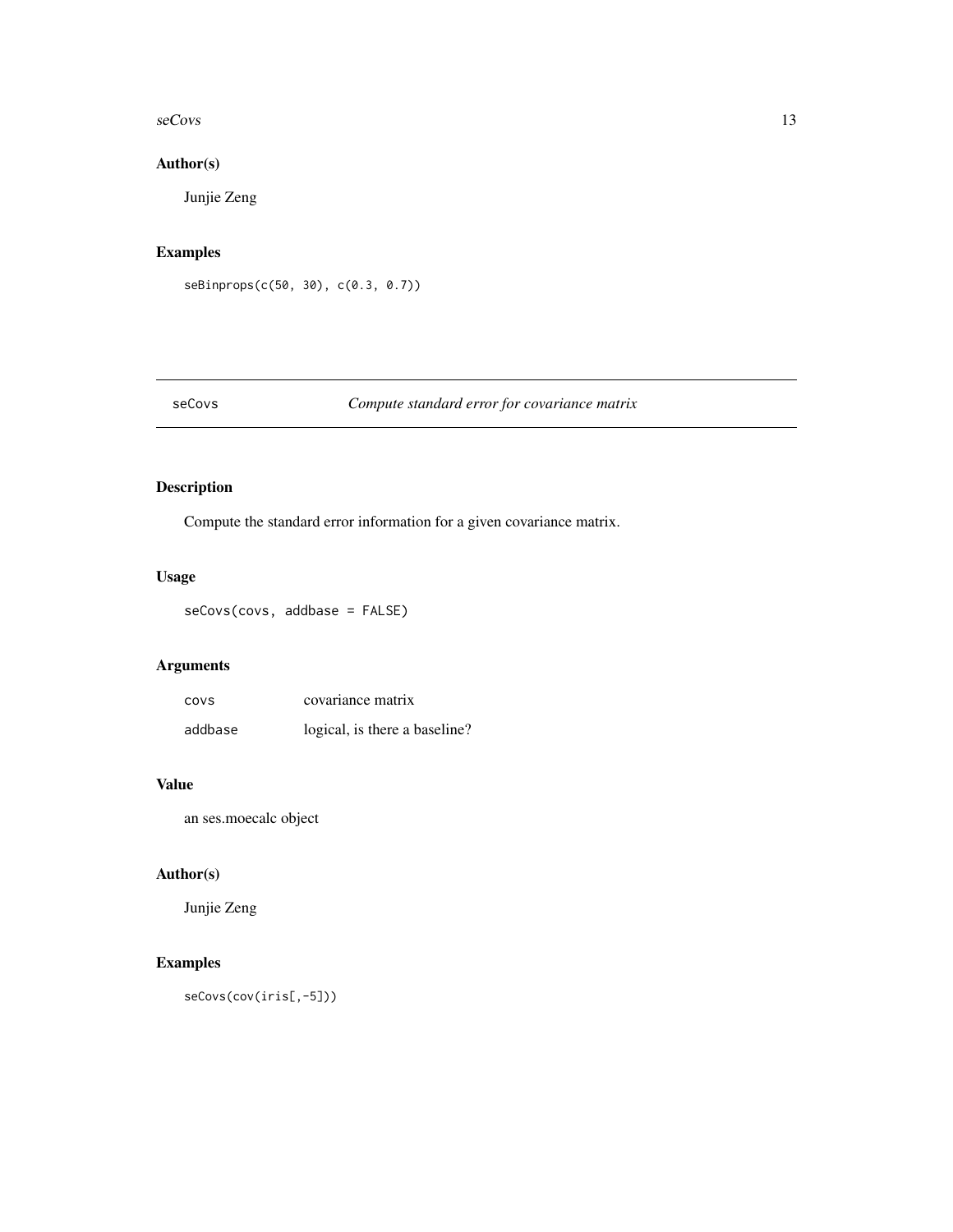<span id="page-13-0"></span>

Returns ses.moecalc for given SEs

#### Usage

seIndepSes(ses)

#### Arguments

ses the standard errors

#### Value

an ses.moecalc object

#### Author(s)

Junjie Zeng

#### Examples

seIndepSes(c(0.02, 0.05, 0.1))

seMNprops *Compute SE for Multinomial proportions*

#### Description

SEs for Multinomial Proportions

#### Usage

seMNprops(n, phat)

#### Arguments

| n    | the number of observations in each group |
|------|------------------------------------------|
| phat | the estimates proportions for each group |

#### Value

an ses.moecalc object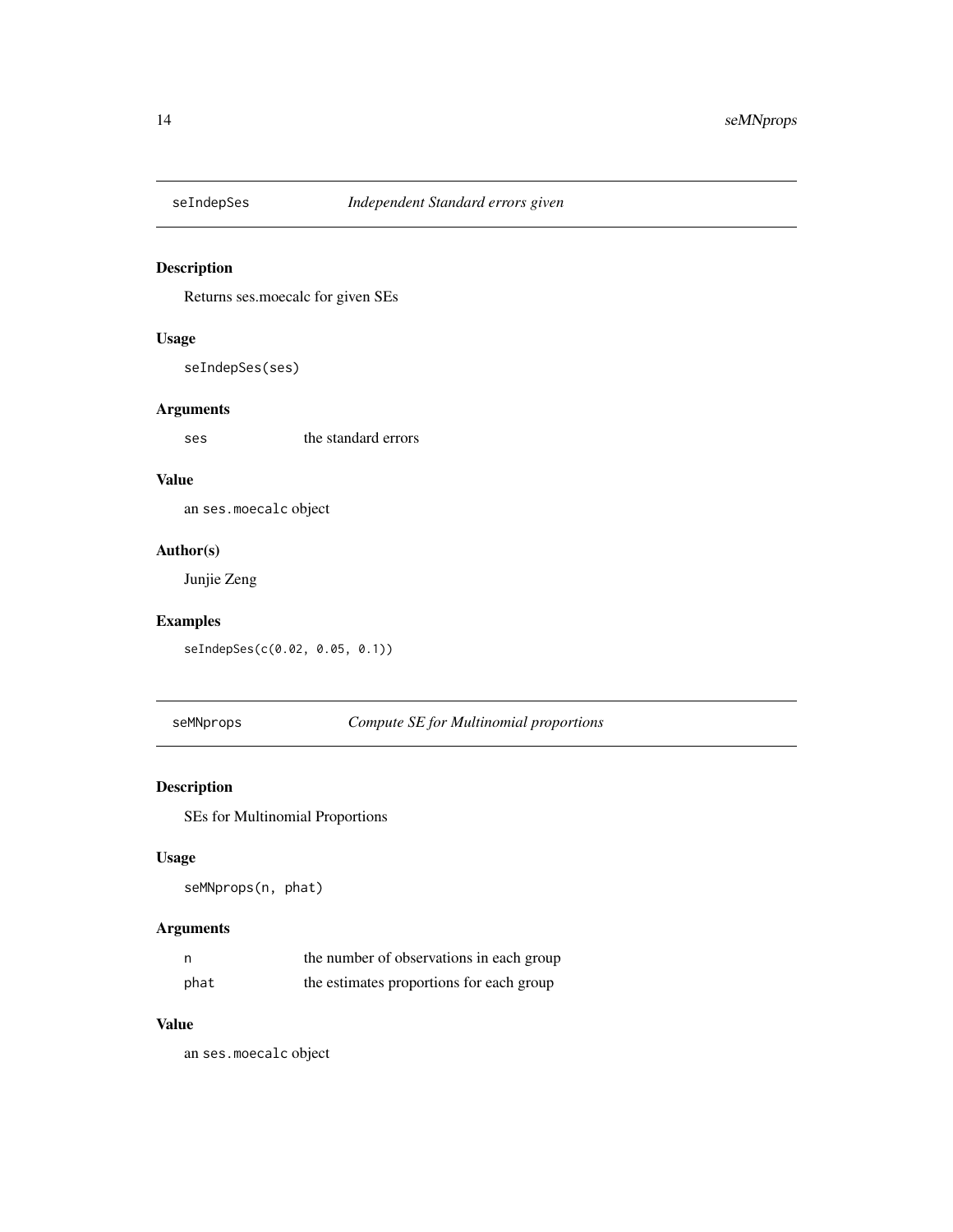#### <span id="page-14-0"></span>seMRprops 15

#### Author(s)

Junjie Zeng

#### Examples

```
phat <- table(iris$Species) / nrow(iris)
seMNprops(nrow(iris), phat)
```
#### seMRprops *Multiple binary response*

#### Description

SE's for multiple binary response

#### Usage

```
seMRprops(obj)
```
#### Arguments

obj something that can be turned into a matrix

#### Value

an ses.moecalc object

#### Author(s)

Junjie Zeng

```
x <- data.frame(
v1 = rbinom(20, 1, 0.8),
v2 = rbinom(20, 1, 0.3),
v3 = rbinom(20, 1, 0.5)
\lambdaseMRprops(x)
```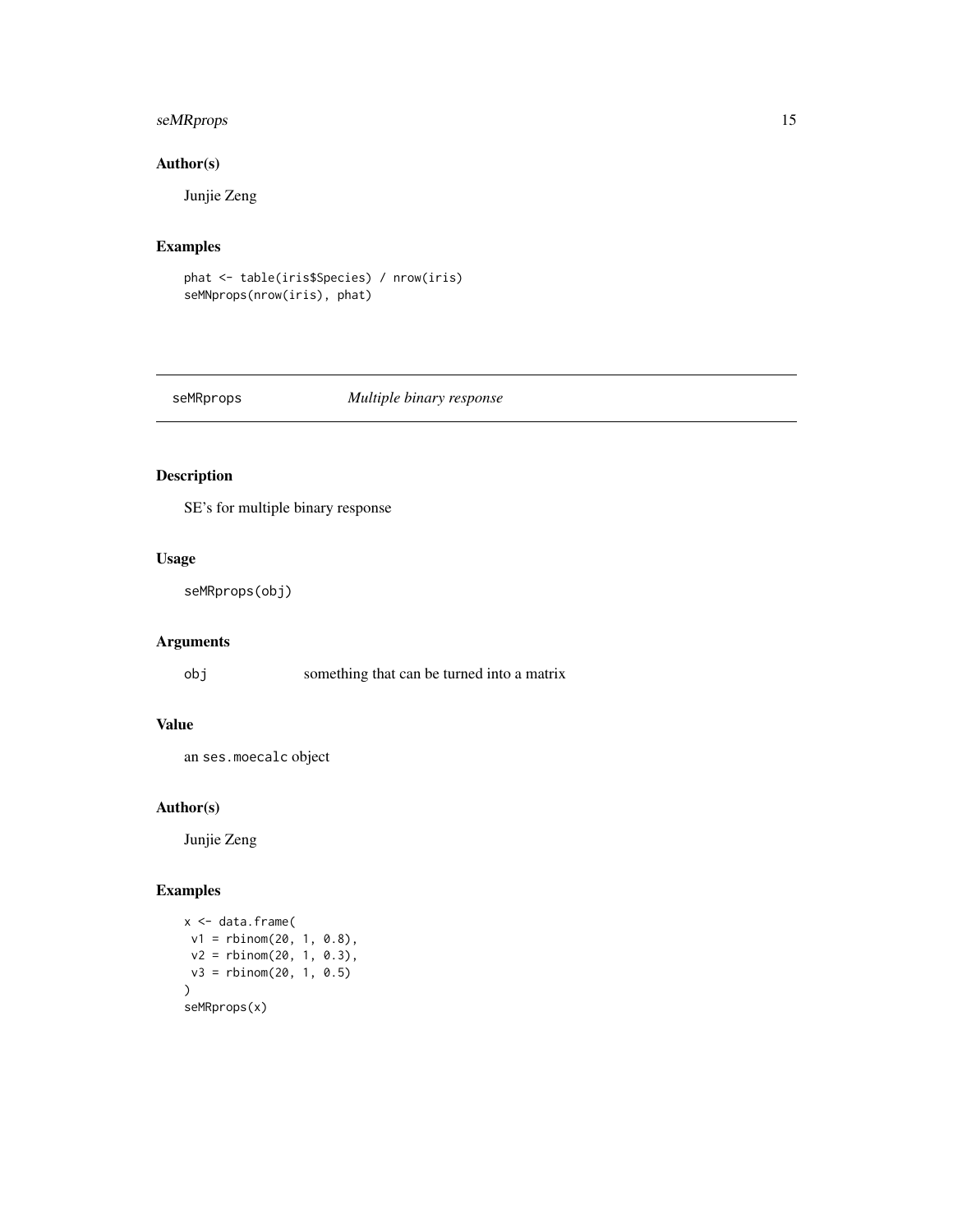<span id="page-15-0"></span>

Help mro variables extract common name out

#### Usage

```
substrsplit(obj)
```
#### Arguments

obj It can be a vector or data frame, however, substrsplit is usually used in the iNZightMR function.

#### Value

A list with common character and unique variable name respectively

#### Examples

substrsplit(c("varx", "vary", "varz"))